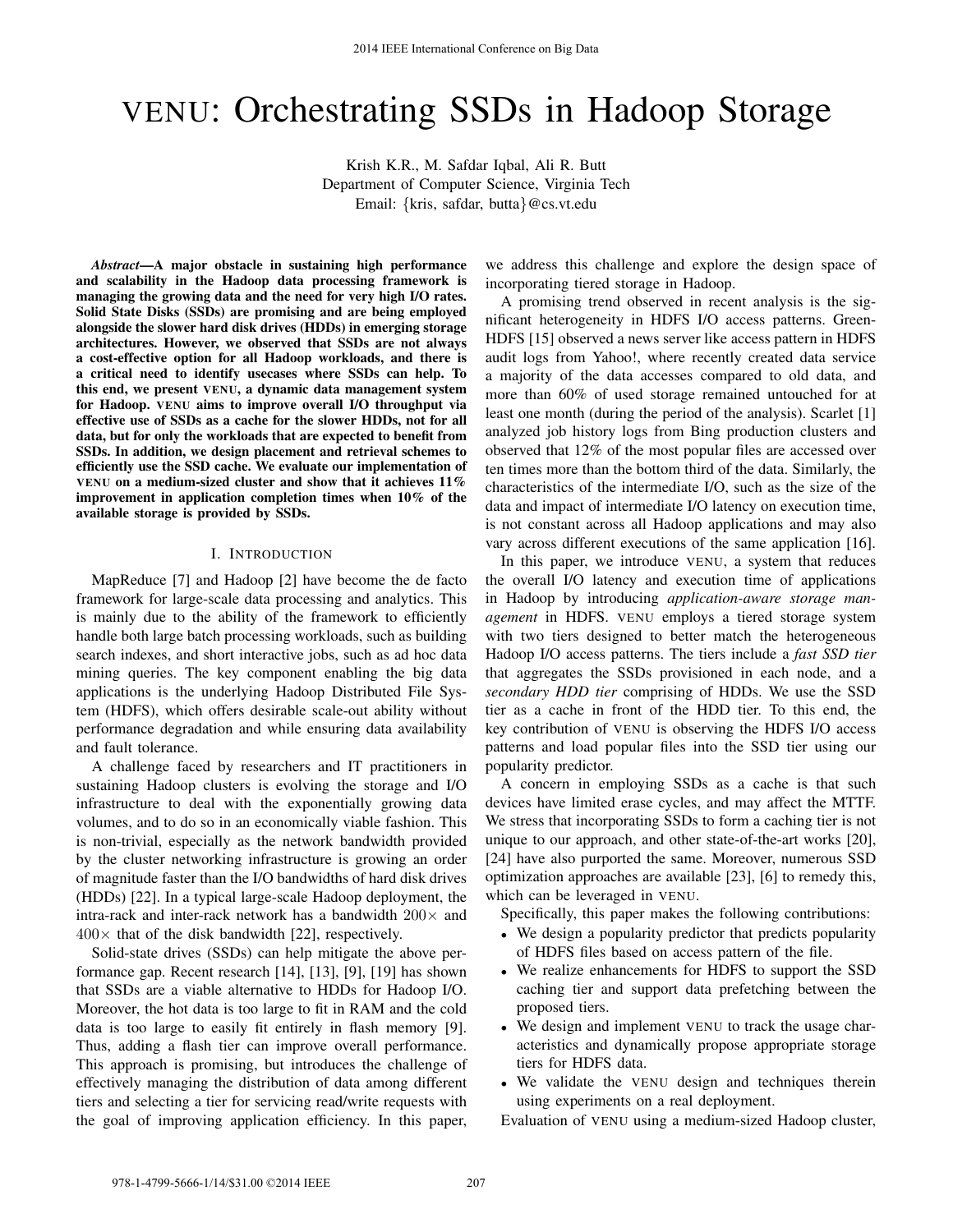shows an 11% speed-up in application completion times when the SSD tier accounted for only 10% of the total available storage.

#### II. BACKGROUND

Hadoop offers an open-source implementation of the MapReduce framework that provides machine-independent programming at scale. A Hadoop cluster node consists of both compute processors and directly-attached storage. A small number of nodes (typically  $12 - 24$  [3]) are grouped together and connected with a network switch to form a rack. One or more racks form the Hadoop cluster. Intra-rack network bandwidth in large deployments is typically 20 GB and the inter-rack is 40 GB [22].

The compute component is managed by the *JobTracker* component that accepts jobs from the users and also manages the compute nodes that each run a *TaskTracker*. Each job consists of several map and reduce functions specified by the programmer. Each TaskTracker has one or more map and reduce slots, and applications will have tens of hundreds of map and reduce tasks running on these slots.

The data management for a Hadoop cluster is provided by the Hadoop Distributed File System (HDFS). HDFS manages the persistent data associated with the Hadoop cluster such as the input and the output of applications. The main functions of HDFS are to ensure that tasks are provided with the needed data, and to protect against data loss due to failures. HDFS uses a *NameNode* component to manage worker components called *DataNodes* running on each cluster node. HDFS divides all stored files into fixed-size blocks (chunks) and distributes them across DataNodes in the cluster. Moreover, the system typically maintains three replicas of each data block, two placed within the same rack and one on a different rack. The replica placement policy distributes each data block across multiple racks to ensure fault tolerance against node and rack failure. For data retrieval, a list of DataNodes ordered with respect to network proximity to the application instance is obtained from the NameNode and the nearest replicas are used.

# III. DESIGN

In this section, we present the design of VENU and how we address the challenges faced therein.

# *A.* VENU *Overview*

The motivation for the design of VENU is that the access rate and the number of accesses vary for each file in HDFS input data, leading to popularity skewness over a subset of files. The goal of VENU is to improve the overall read throughput and storage efficiency of Hadoop clusters. To this end, we foresee Hadoop clusters comprising nodes with attached SSDs. VENU divides the different storage types into tiers, i.e., HDD tier and SSD tier, and enables effective utilization of the SSD tier by using it as a cache. Figure 1 illustrates the main components of VENU and their interactions. The *Popularity Predictor* dynamically keeps track of the access counts of input data files in HDFS. Based on this information, the component

periodically makes a prediction for the popularity of each file in the upcoming interval and instructs HDFS to move the popular files into the SSD tier if needed.

We make the following choices in VENU design. First, we consider prefetching at file granularity because Hadoop jobs access entire files [1], [18]. Thus, prefetching at the block level is detrimental to the read performance of files as the blocks left behind in the slow tier will become the bottleneck. Second, we assume that the target resources are under load with large working sets — as is the case in production Hadoop clusters — thus any file system level caching has negligible effect, and the majority of reads are serviced from the storage layer. Third, all the nodes in the cluster contain an SSD. Finally, VENU is designed for the standard Hadoop deployment where all nodes contribute storage and compute resources.





hat<sub>S</sub> [16] is an enhancement to HDFS that provides heterogeneity-aware tiered storage in Hadoop. hat*S* logically groups all storage devices of the same type across the nodes into an associated "tier." A deployment has as many tiers as the different type of storage devices used, and a node with multiple types of devices is part of multiple tiers. For instance, if a deployment consists of nodes with an SSD and an HDD, all the SSDs across the deployment will become part of a SSD tier, and similarly all the HDDs will form the HDD tier. By managing the tiers individually, hat*S* is able to capture the heterogeneity in hardware and exploit it to achieve high I/O performance. While HDFS considers only network-aware data placement and retrieval policies, hat*S* proposes additional policies to replicate data across tiers in a heterogeneity-aware fashion. This enhances the utilization of the high-performance storage devices by efficiently forwarding a greater number of I/O requests to the faster tier, thus improving overall I/O performance.

We leverage hat*S* to provide an enhanced HDFS component for the system. We employ the default Hadoop data placement policy but ensure that by default the data is placed only in the HDD tier. Also, in order to avoid network contention during accesses and tolerance against node failure, we ensure that whenever a block is moved to the SSD tier, the block is not replicated at the node that already stores the block. The data retrieval policy that we employ is to always access the data from the fastest available tier. Moreover, we also provide APIs to be used by the Popularity Predictor to enable data movement between tiers.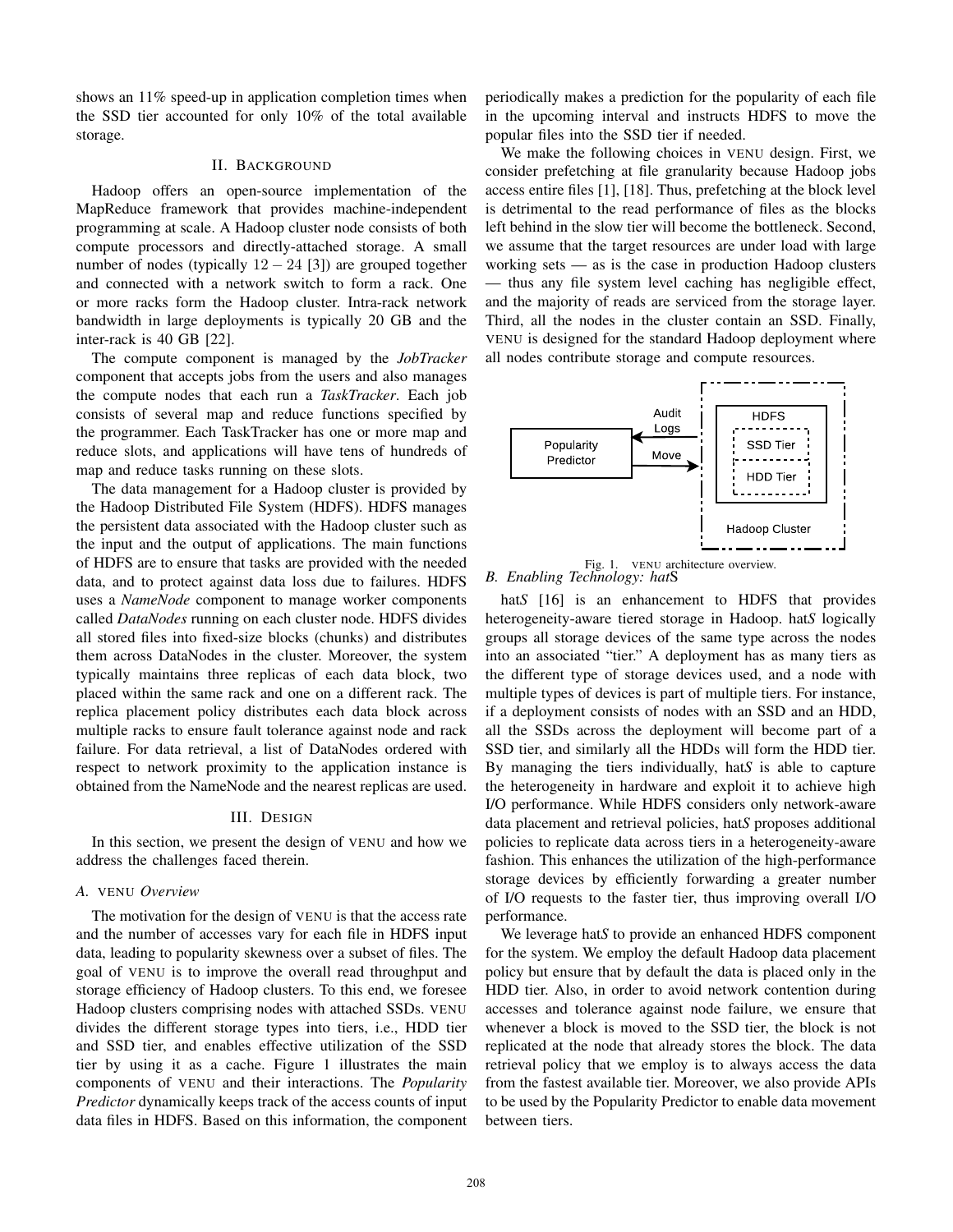#### *C. Popularity Predictor*

The Popularity Predictor uses the HDFS audit log information to determine the popularity of a file in HDFS in order to proactively fetch the popular data from the HDD tier into the persistent region of the SSD tier. This is an effective approach for identifying hot data as also shown in our previous work [18]. The popularity predictor uses Algorithm 1 to analyze the access patterns of each file after periodic time intervals and predict the file's expected popularity value for the next interval. The length of each interval is called Reference Time (RT). The choice of RT is critical; a very large RT can result in a stale SSD cache tier, whereas a small RT can increase network traffic. Previous works [1], [18] suggests that an RT between 12 and 24 hours is sufficient.

# Input : HDFS audit logs Output: HDFS files with their new popularity based on the access count. F *is the set of files in the file system*; **foreach** *access*  $i + 1$  *to the file*  $f \in F$  *in* RT **do** if  $i == 0$  then  $P_{i+1}(f) \leftarrow AVG(P);$ end else  $P_{i+1}(f) \leftarrow P_i(f) + 1;$ end  $IP = IP + P_{i+1}(f) - P_i(f);$ end foreach *deletion of the file* f *in* F do  $IP = IP + AVG(P) - P(f);$ end  $MIP \leftarrow \frac{IP}{size(F)}$ ; foreach *file* f *in* F do  $P_i(f) \leftarrow P_i(f) - MIP;$ where  $i$  is the most recent access to the file  $f$ .  $P_{predicted}(f) \leftarrow P_i(f) + (P(f) - P_i(f));$  $P(f) \leftarrow P_i(f);$ end

Algorithm 1: Algorithm used by the Popularity Predictor.

When a file is created, its popularity  $P_1(f)$  is initialized to average file popularity observed in the system,  $AVG(P)$ . For each access to the file, the popularity of the file is increased by one. Similarly, whenever a file is deleted, the popularity of other files is modified based on the popularity of the deleted file. When a popular file is deleted, the popularity of other files in the system increases. Conversely, when an unpopular file is deleted, the popularity of other files decreases. After the accesses of all files in the RT are processed, the popularity value  $P_i(f)$  of a file f for the most recent access i is decreased by the mean increase in the popularity of the file  $f$  during that RT. This is done to makes sure that the popularity of the file  $P(f)$  does not grow arbitrarily. The mean increase in popularity is a fraction of increase in popularity, IP, during

 $RT$  over F, the set of all files in the system. Finally, we compute the popularity of the file for the next RT by linear extrapolation. The files in HDFS are sorted in the order of their predicted popularity, and popular files are prefetched into the SSD cache tier, until it is full.

# *D. Discussion*

VENU can co-exist with the master component of each cluster or in a separate node. The computational overhead of VENU is negligible. The Popularity Predictor predicts the popularity of the files by linearly processing the file system audit logs. However, the prediction is done every RT, i.e., 12 to 24 hours, amortizing the associated overhead.

Hadoop performance is sensitive to network bandwidth, particularly during the shuffle phase that involves moving large amounts of data across the network. The Performance Predictor rearranges the data during every RT. This entails additional network overhead. To balance the bandwidth consumption, HDFS employs multi-location replication [1], where the data to be moved across tiers is read from multiple sources thereby spreading the traffic across nodes.

Data movement across tiers during the network-intensive shuffle phase may adversely affect the performance of the jobs in progress. To remedy this, the Performance Predictor's data rearrangement is made a low priority background process that yields to the shuffle phase to avoid negative performance impact.

### IV. EVALUATION

In this section, we present the evaluation of VENU using both a real deployment on a medium-scale cluster and simulations. We first study the characteristics of 10 representative Hadoop applications on SSD and HDD storage configurations. Next, we evaluate the impact of our HDFS enhancements, performance prediction and adaptive placement. Finally, we compare the overall performance of VENU against the extant application-oblivious storage placement strategy.

#### *A. Experimental Setup*

Our testbed consists of a master node and 8 worker nodes. Each node has two 2.8 GHz quad-core Intel Xeon processors, 8 GB of RAM, and one SATA HDD. The HDDs are 500 GB 7200 RPM Seagate Barracuda ES.2 drives. In addition to HDDs, each worker node is provisioned with an OCZ RevoDrive series PCIe 128 GB SSD. Table I shows the performance specifications of these storage devices. In our setup, all DataNodes contribute to both the SSD tier and the HDD tier. The nodes are connected using a dedicated 10 Gbps InfiniBand switch. Each worker node is configured with six map slots and two reduce slots so as to use all of the available cores on the node. The benchmark applications are mostly map intensive, so there are more map slots than reduce slots. The master node runs both the Hadoop JobTracker and NameNode for all the experiments, and all the worker nodes contribute to both TaskTracker and DataNode. The replication factor is fixed at the default of three, and the block size used is 64 MB.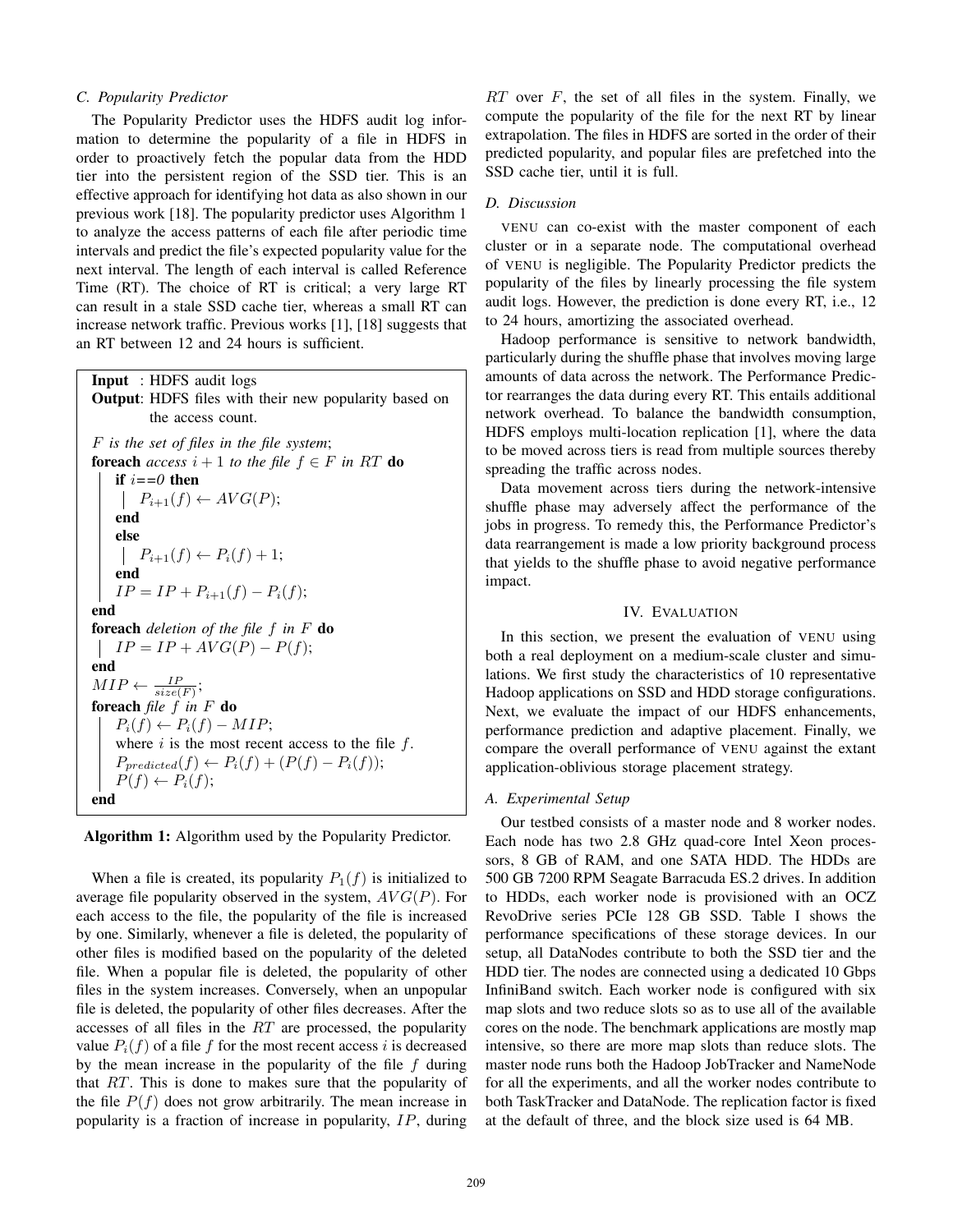TABLE I SPECIFICATIONS OF DIFFERENT STORAGE DEVICES USED IN OUR TESTS.

| Device   | Write BW | Read BW | <b>IOPS</b> |         |
|----------|----------|---------|-------------|---------|
| Tvpe     | MB/s     | MB/s    |             | devices |
| PCIe SSD | 245      | 533     | 70k         |         |
| HDD      | 46       | 61      | 3.5k        |         |

TABLE II REPRESENTATIVE HADOOP APPLICATIONS USED IN OUR STUDY.

| Application           | Map      |          | Reduce  | Number |         |
|-----------------------|----------|----------|---------|--------|---------|
|                       | Input    | Output   | Output  | Mapper | Reducer |
| <b>NutchIndex</b>     | $1.5$ GB | $2.8$ GB | $1$ GB  |        | 81      |
| Bayes                 | 128 MB   | 256 KB   | 4.5 GB  | 16     |         |
| <b>K</b> <i>means</i> | $1$ GB   | 64 KB    | 1 GB    | 20     |         |
| Hive-bench            | 5 GB     | 3.2 GB   | 256 MB  | 8      | 16      |
| PageRank              | 128 MB   | $1$ GB   | 12.5 MB | 16     | 8       |
| Sort                  | $3$ GB   | 11.5 GB  | 3 GB    | 64     |         |
| <b>TeraGen</b>        |          |          | $15$ GB | 16     |         |
| <b>TeraSort</b>       | 15 GB    | 15 GB    | 15 GB   | 249    |         |
| WordCount             | 12 GB    | 30 GB    | 12 KB   | 102    | 8       |

#### *B. Benchmark Applications*

We have used 10 applications from the well-known Hadoop HiBench Benchmark Suite [12] in our study. These applications are representative of batch processing jobs, iterative jobs and interactive querying jobs. Table II lists the applications, and for each summarizes parameters such as the input and output data size, and the number of mappers and reducers.

#### *C. Observing the Effect of Storage on Performance*

In our first set of experiments, we analyze the performance of our benchmark applications under four different storage configurations as shown in Table III. The input parameters of the applications are specified in Table II. The results discussed below are average of five executions; the standard deviation across the executions was observed to be negligible.

Figure 2 shows the performance of our test applications under storage configurations *Config-1* and *Config-2*. We observe that under *Config-2*, the jobs perform 12% faster on average over *Config-1*. On closer examination, we find that *NutchIndex*, *Bayes*, *Sort* and *TeraSort* experience an average performance improvement of 19.7%, while the other applications only see an average performance improvement of 2.9%. This validates that all applications do not benefit uniformly from the exclusive use of the SSD tier. Moreover, by monitoring the disk accesses we find that *NutchIndex*, *Bayes*, *Sort* and *TeraSort* contribute 60% of the total disk usage under *Config-2*, while all the other applications combined only contribute 40%. Therefore, if we were to place the input and intermediate data for only these four applications in the SSD tier and use the HDD tier for all other applications, we will be able to achieve an average performance improvement of 11% over *Config-1*.

#### *D. HDFS Enhancement*

In our next experiment, we evaluate how our HDFS enhancements from hat*S* impact VENU. To validate our placement and retrieval policy, we first ran *TeraGen* to generate 10 GB (160 blocks) of data distributed across different nodes. We parsed the HDFS logs to determine the placement policy

TABLE III DIFFERENT STORAGE CONFIGURATIONS USED IN OUR STATIC PROFILING.



Fig. 2. Application completion times under *Config-1* and *Config-2*.

and found that the distribution of blocks was similar to that of the default HDFS policy. However, more than half of the blocks under the default policy were spilled into the SSD tier, whereas under the VENU placement policy all blocks were located only in the HDD tier. We prefetched the data into the SSD tier and observed that the additional cost of prefetching was negligible (similar to time taken by the creation of the file). We do not quantify the cost of prefetching into a faster tier as such techniques have been evaluated extensively in prior work [16]. To validate the retrieval policy, we ran *Grep* over the data set. Figure 4 shows the tier locality of the accessed data. In the default policy, more than 68% of the data accessed is local data, while only 39% of the data accesses are for the SSD tier. In the proposed policy, all the data is accessed from the SSD tier, while 24% of the data is local to the node accessing it. We further analyzed the effect of these policies on performance using the *DFSIOE* benchmark. Figure 3 shows the overall I/O throughput for each of the map tasks, as well as the average I/O rate across all map tasks. We observe that both the default and the VENU policies have similar write performance, while VENU policies show 100% improvement in the read throughput and 47% improvement in the average I/O rate for reads.

# *E. Performance Analysis of* VENU

In the next set of experiments, we evaluate the overall performance of VENU through whole-system simulation.

*1) Trace Driven Simulation:* For our simulation, we replayed Facebook-like traces synthetically generated by sampling historical MapReduce cluster traces. These are representative of traces generated from a Facebook cluster from October 2010 for a period of one and half months and are provided by Chen et. al. [5]. The available workload is one day in duration and contains 24 historical trace samples, each of 1 hour long.

The traces contain the record of accesses to approximately 18,000 files (along with filenames) constituting a total input size of 1548 TB. The size of the shuffle data generated is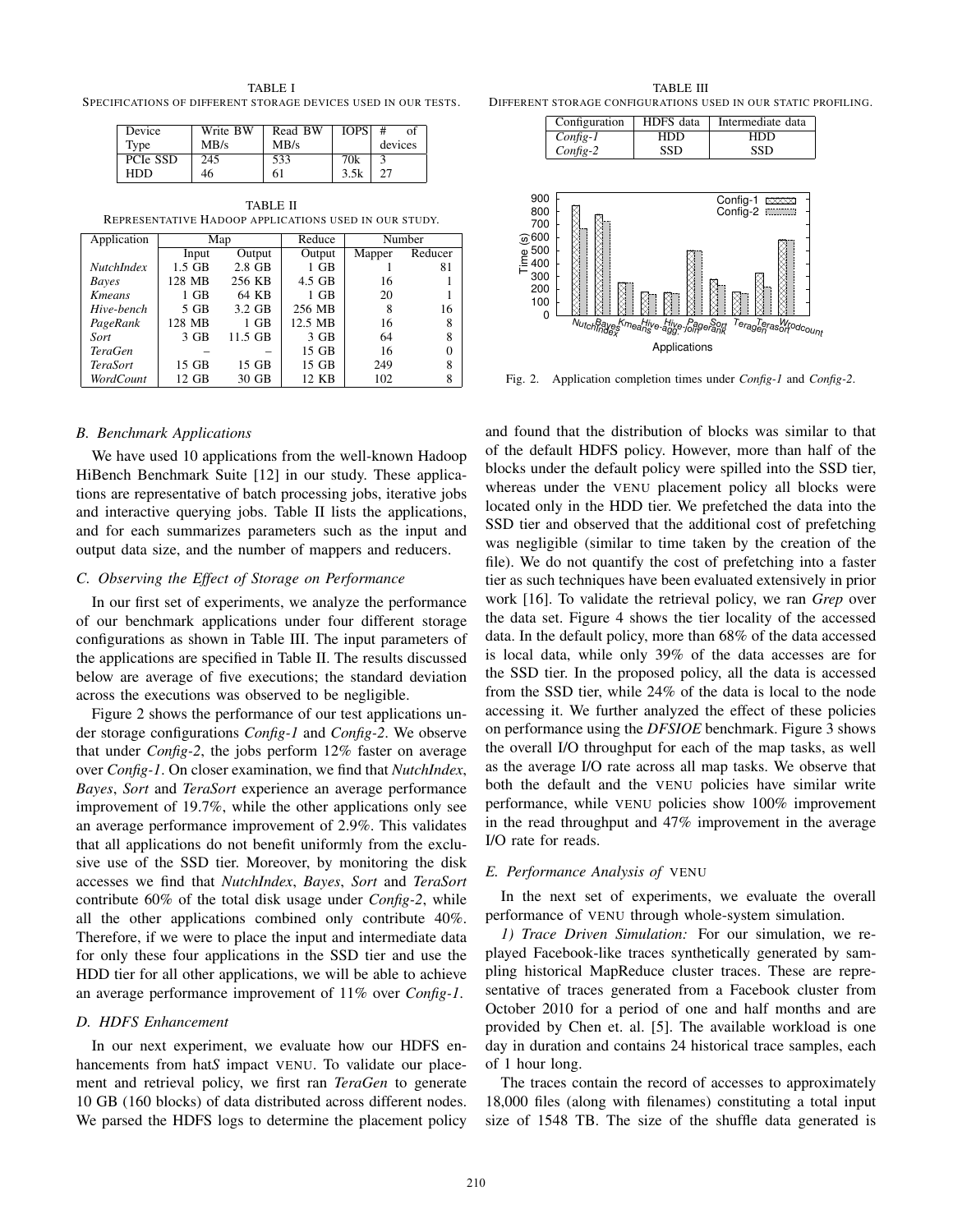

Fig. 3. Overall I/O throughput and average I/O rate per map task in *TestDFSIOE* benchmarks under default policy and VENU.



Fig. 4. The breakdown of reads based on tier and network proximity observed under default policy and VENU.

375 TB and the output data generated is 755 TB. 55% of files are accessed more than once while the other 45% are accessed only once. The highest number of accesses to any file is 721. These files are accessed by 25,500 jobs, with 1075 jobs accessing the files every hour.

In our simulation we set  $RT = 1$  hour, i.e., the performance predictor ran once every hour, generating a new set of popularity predictions and moving the most popular files to the SSD tier. This created a new HDFS layout on every interval. Our simulation incorporates various factors including the impact of replication, contentions while accessing a data file, and advantages of distribution of data along with those observed in Section IV-C. Figure 5 shows the completion time across the four fixed storage configurations from Table III and VENU. We see that although VENU is 5% slower than *Config-2*, VENU uses  $5.5 \times$  less storage than that under *Config-2*.

Figure 5 shows the completion time across the four fixed storage configurations from Table III and VENU. We observe that *Config-2* is the fastest, 14% and 3% better compared to *Config-4* and *Config-3*, respectively. Whereas VENU is 10% and 6% faster than *Config-1* and *Config-3*, respectively. We see that although VENU is 5% slower than *Config-2*, VENU uses 5.5× less storage than that under *Config-2*.

*2) Implementation Test:* In order to validate the results from our simulation, we perform tests on a real mid-sized cluster described in Section IV-A. Our workload is generated from traces described in Section IV-E1 and a slice of this workload (lasting for approximately 3 hours) is executed. We replace the jobs in the trace with the benchmark applications (Table II). We note that our implementation results do not include the Performance Predictor component, as the length workload is too small to observe any significant advantages. For the same



Fig. 5. Effectivenes of the Performance Predictor with increasing SSD capacity.



Fig. 6. Observed performance benefit on a real testbed.

reason, we also limit our SSD capacity to be 10% of the available storage. VENU existed in an independent node (so as to avoid influence of Predictor's computations on the running job) and communicated with the master node to modify the storage configurations. Figure 6 shows the observed results. We observe that VENU is 11% faster than *Config-1* and 6% slower than *Config-2*, while utilizing 63% less SSD storage capacity than *Config-2*.

#### V. RELATED WORK

Several recent projects [20], [24], [8], [21] focus on tiered storage for general purpose enterprise computing, mainly due to ease of management and business value. These systems typically employ SSD based caching atop disks that forms the bulk of storage substrate. This is done in order to get higher I/O rates and cost per performance [13] from SSDs while achieving optimal cost per capacity [13] from HDDs. While these works are complimentary to ours, in VENU we aim to provide similar data management solutions for the Hadoop ecosystem based on the unique characteristics therein.

The impact of SSDs on the performance of HDFS has been studied in many contexts in recent works. Borthakur et. al. [4] studied the impact of using SSDs in HDFS for supporting Apache HBase [10]. Harter et al. [9] extend this work to simulate the use of SSDs with several caching, logging and structural enhancements and observed  $3.5\times$  reduction in latency. Few recent works [14], [13], [9], [19] have also began to focus on the use of SSDs as an effective storage alternative to store intermediate Hadoop data for improving performance.

Our own hat*S* [16], φSched [17], and HDFS Issue # 2832 [11] both call for enabling support for heterogeneous storage devices in HDFS. They propose a re-design of HDFS into a multi-tiered storage system that seamlessly integrates